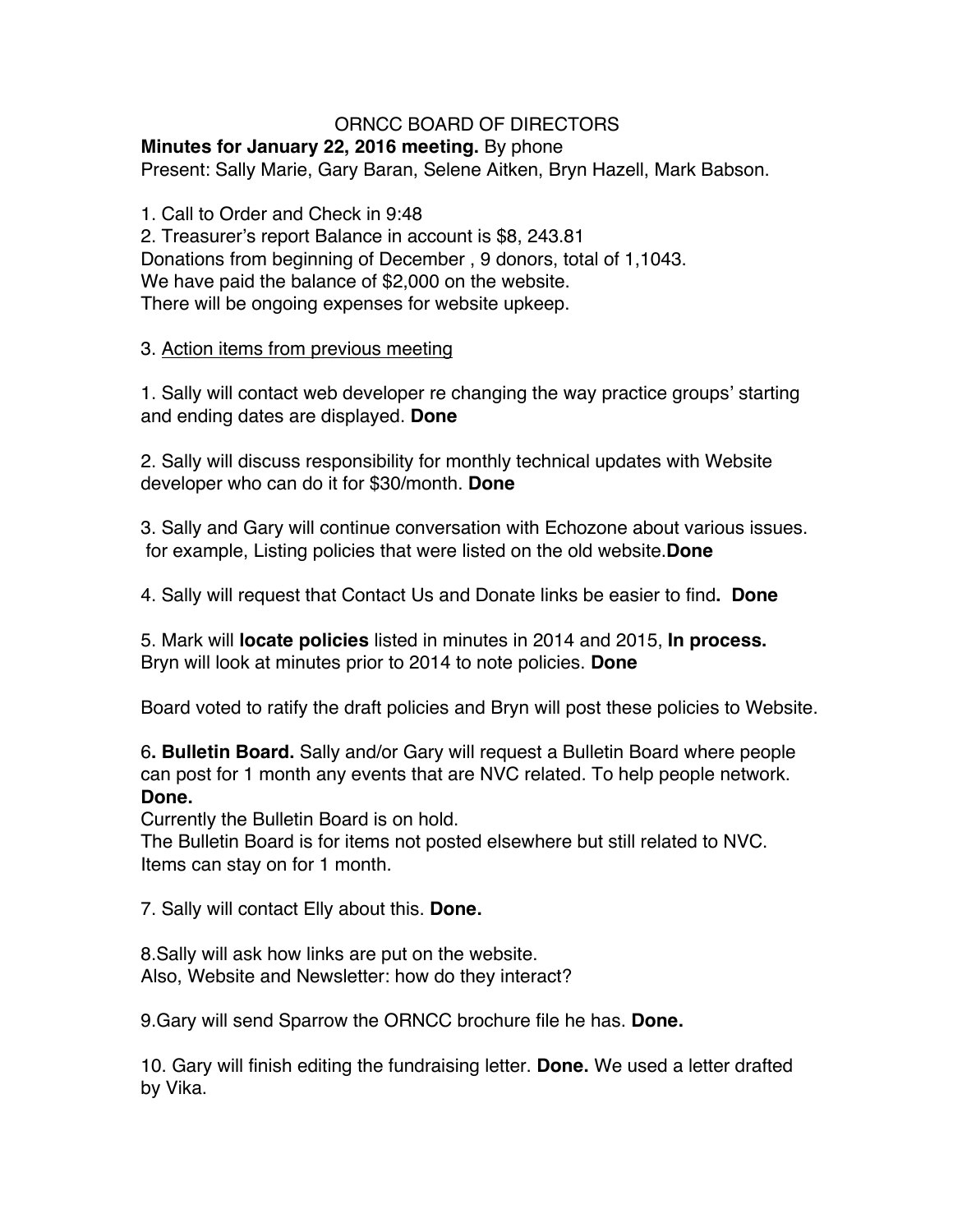11. Sally will learn from Barb how the Board can access and use the newsletter so that the fundraising letter can be sent out. **Done.**

### **New Business**

### **a. Website follow-up:**

**Elly says bulletin board is on hold for now.**

There are trainers who are not yet signed up on the website. **Action item:** Sally will send an email to trainers who have not yet signed up to create a profile on the website.

**Action item:** Sally will talk to Vika to learn how we send notices through the website.

**Action item:** Sally will send out instructions on how to put links on the website.

We still don't have the newsletter on the website. Discussion on how to use the newsletter. Have links to trainings and other offerings that are posted on the website rather than full descriptions?

**Action item:** Bryn will write up her ideas on how the newsletter can best be used.

There are experienced NVC facilitators who offer individual consultations based on NVC. List these in Bios?

**Action item:** The Board will draft a new policy, then send it to people currently using the newsletter and request feedback. Following, make a change in newsletter use.

**c. Action item:** Bryn will send the Board a draft of a letter to the Governing Council members about changing the Bylaws and the role of the Governing Council.

# **d. Thanks to Steve for his service on the board.**

**Action item:** Sally Marie will send him a card.

**e. Goals for 2016.** This item will be at the beginning of the agenda for next meeting**.**

Speak Your Peace Disability Project. To make meetings and interactions more civil. How to create respectful conversation and dialogue. How to create an environment of civility.